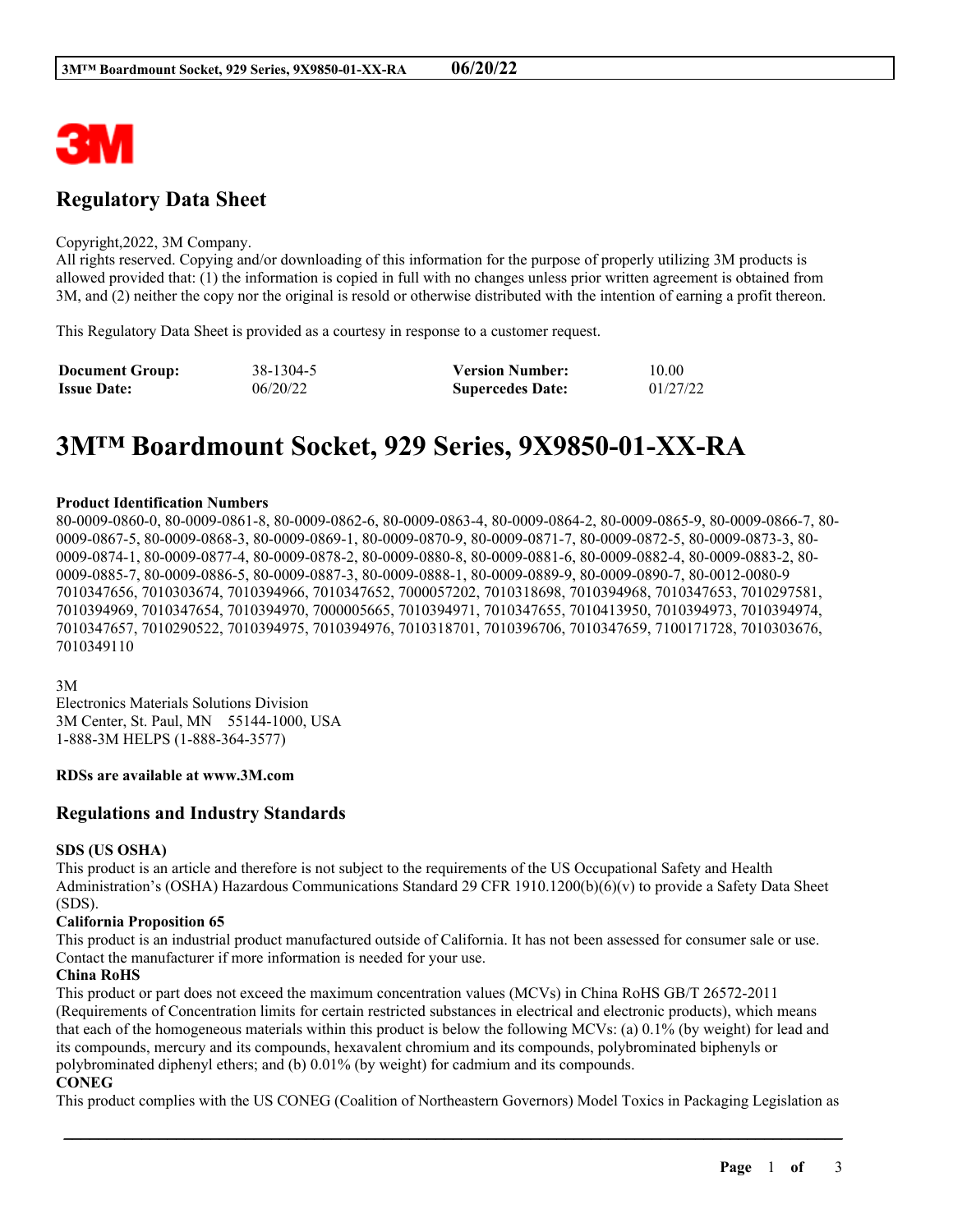there is no intentionally added lead, cadmium, hexavalent chromium or mercury, and the sum total concentration of these substances in the product does not exceed 100 ppm by weight.

#### **Conflict Minerals**

On August 22, 2012, the Securities and Exchange Commission (SEC) adopted final rules on conflict minerals reporting, pursuant to Section 1502 of the Dodd-Frank Act which requires manufacturers of products containing "conflict minerals" to disclose to the SEC whether those minerals are sourced from the Democratic Republic of Congo (DRC) or adjoining countries. 3M has been participating in the EICC-GeSI Extractives Workgroup, and are incorporating the EICC-GeSI Conflict Minerals Reporting template in existing systems for use with suppliers of materials that may contain conflict minerals covered by the SEC rules. 3M will provide product-specific information once the required supply chain data has been obtained.

#### **CPSIA 2008**

A Certificate of General Conformity per the US Consumer Product Safety Act, 15 U.S.C. § 2063 (a)(1), as revised by section 102 of the 2008 US Consumer Product Safety Improvement Act, is not required for the requested product.

#### **EU REACH**

Substances listed in Annex XIV of Regulation No 1907/2006 of the European Parliament and the Council concerning the Registration, Evaluation, Authorization and Restriction of Chemicals (REACH) are not intentionally added to this product. **EU REACH**

Substances listed in Annex XVII of Regulation No 1907/2006 of the European Parliament and the Council concerning the Registration, Evaluation, Authorization and Restriction of Chemicals (REACH) are not intentionally added to this product. **EU REACH**

This product is an article, without intended release of a chemical substance, under the Regulation No 1907/2006 of the European Parliament and the Council concerning the Registration, Evaluation, Authorisation and Restriction of Chemicals (REACH) (refer to REACH, Article 3(3)). It is not a chemical preparation. Therefore, it is not subject to the (pre)-registration or the registration process. It does not require a safety data sheet.

#### **EU REACH**

This product, including any article that the product is composed of, does not contain at greater than 0.1% by weight a Substance of Very High Concern (SVHC) substance identified according to Article 59 of REACH. This declaration reflects the substances on the candidate SVHC list, effective June 2022.

#### **EU RoHS**

This product does not exceed the maximum concentration values (MCVs) set under EU Directive 2011/65/EU (RoHS recast/RoHS 2), as stated in Annex II to that directive. This means that each of the homogenous materials within this product does not exceed the following MCVs: (a) 0.1% (by weight) for lead, mercury, hexavalent chromium, polybrominated biphenyls or polybrominated diphenyl ethers; and (b) 0.01% (by weight) for cadmium.

#### **EU RoHS Phthalates**

This product does not exceed the maximum concentration values (MCVs) for phthalates set under EU Directive 2011/65/EU (RoHS recast/RoHS 2), as amended by EU 2015/863, which applies to finished EEE after July 22, 2019 for Category 1-7, 10- 11 products and after July 22, 2021 for Category 8 and 9 products. This means that each of the homogeneous materials within this product does not exceed the MCV of 0.1% (by weight) for each of the following phthalates: DEHP, BBP, DBP, and DIBP.

#### **Sustainability and 3M**

Go to www.3M.com/sustainability to learn about 3M's programs. 3M is a signatory of the United Nations Global Compact (UNGC).

\_\_\_\_\_\_\_\_\_\_\_\_\_\_\_\_\_\_\_\_\_\_\_\_\_\_\_\_\_\_\_\_\_\_\_\_\_\_\_\_\_\_\_\_\_\_\_\_\_\_\_\_\_\_\_\_\_\_\_\_\_\_\_\_\_\_\_\_\_\_\_\_\_\_\_\_\_\_\_\_\_\_\_\_\_\_\_\_\_\_

#### **Sustainability and 3M's Code of Conduct**

Go to www.3M.com/businessconduct

#### **TSCA Section 6**

This product is not known to contain 2,4,6-Tri-tert-butylphenol (CAS 732-26-3).

#### **TSCA Section 6**

This product is not known to contain Decabromodiphenyl Ether (Deca-BDE) (CAS 1163-19-5).

#### **TSCA Section 6**

This product is not known to contain Hexachlorobutadiene (HCBD) (CAS 87-68-3).

#### **TSCA Section 6**

This product is not known to contain Pentachlorothiophenol (PCTP) (CAS 133-49-3).

### **TSCA Section 6**

This product is not known to contain Phenol, isopropylated phosphate (3:1) (PIP (3:1)) (CAS 68937-41-7).